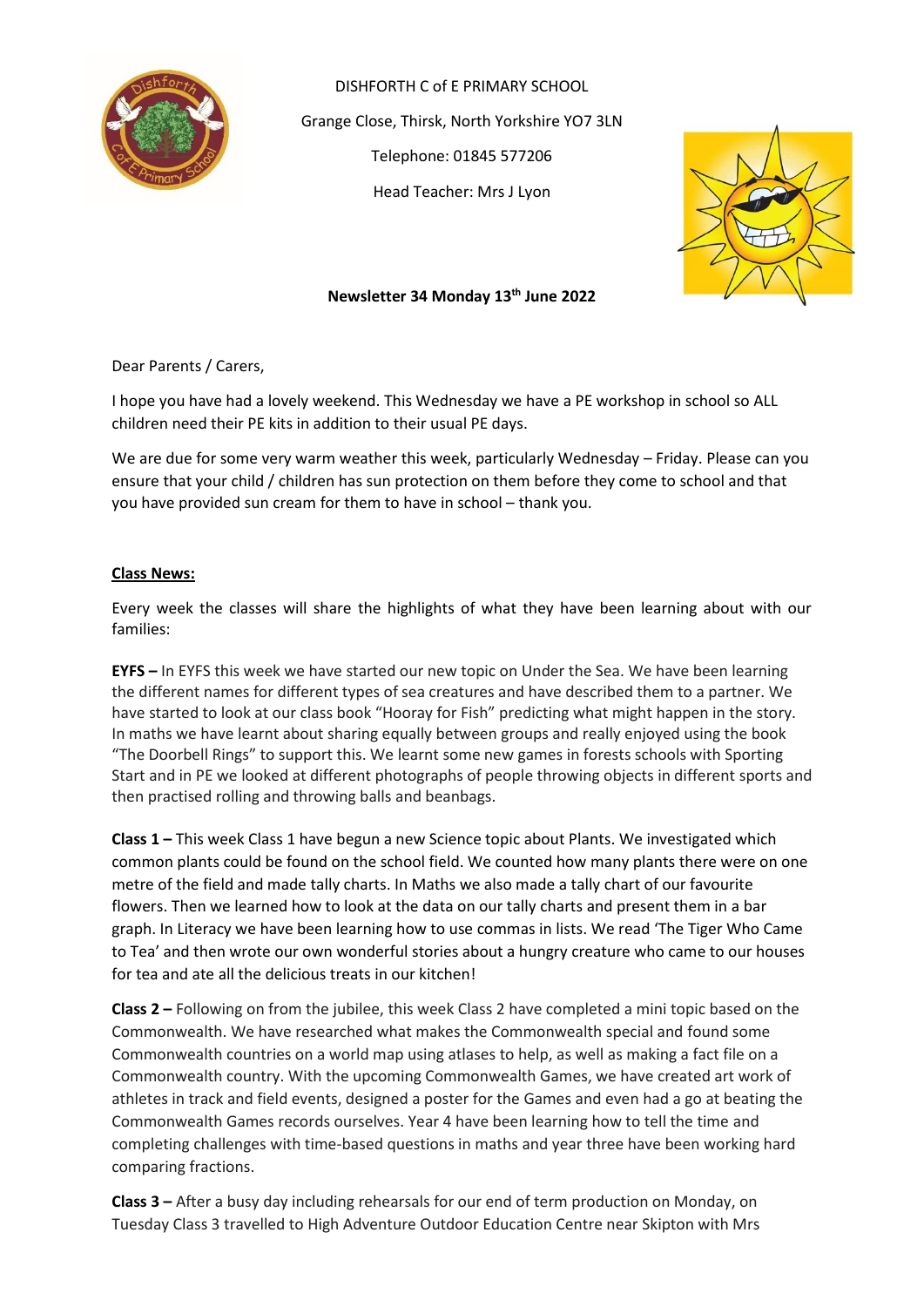Blyton, Mr Duffy and Mrs Lyon. On our first day, we climbed the nearby hill and went 'weaselling' between the cracks in the rocks. That evening we crawled through the labyrinth beneath the building. On Wednesday, we had a full day of canoeing, orienteering and team challenges. During the final day, we tried climbing and abseiling. We all got to know each other even better and have returned to school feeling challenged and proud.

## **Balance Bikes – EYFS**

On Monday afternoon all of the children in EYFS enjoyed taking part in a balance bike session. The children put on their helmets, chose their bikes and were off! They practised balance biking in small and large spaces (looking out for obstacles), biking around cones, under limbos and over ramps. By the end of the session the children had made super progress and all were keen to show off their biking skills – some children even advanced on to bikes with pedals!

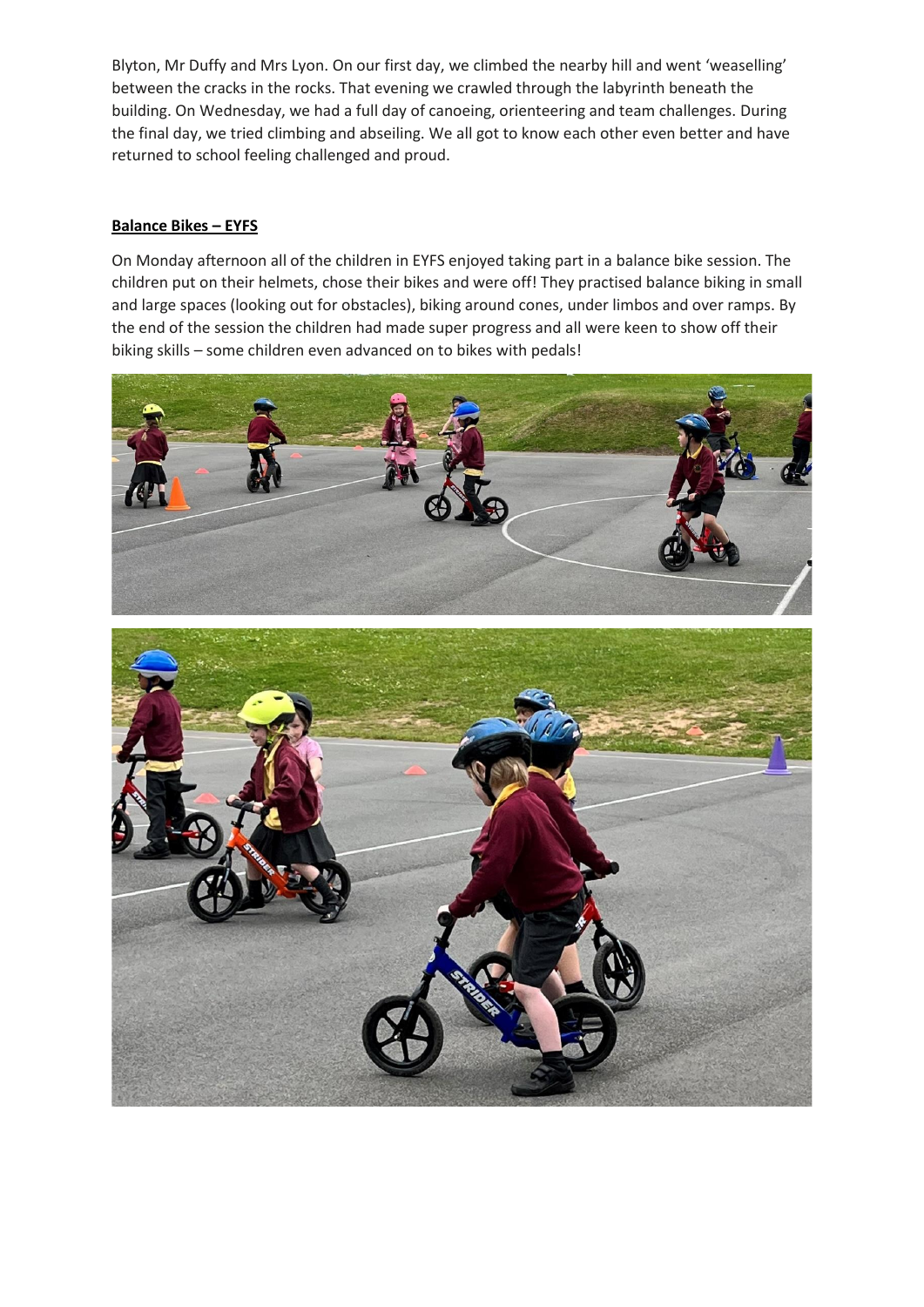## **Training Day – Friday 23rd June**

School is closed for one day a week on Friday ( $23<sup>rd</sup>$  June) due to a staff training day.

## **Friends of Dishforth CE Primary**

We raised £192.54 from selling refreshments at the Jubilee Celebrations. Thank you to everyone who bought lollies on Friday afternoon – we raised £18.40.

#### **Auction of Promises**

A letter regarding the Silent Auction of Promises was sent out to families last week. A huge thank you to Friends of Dishforth for organising this and also a huge thank you to all the kind businesses, parents and children who have donated lots for the auction. The bids need to be returned to the school office by 3.30pm on the 17<sup>th</sup> June in a sealed envelope titled 'Auction of Promises'.



## **RETURN OF ICE LOLLY FRIDAYS**

Starting after half term on Fridays we will be selling ice lollies at 50p in the playground at collection time.

Please note if the forecast is not Lolly friendly or we do not have volunteers available, we may move it to a Thursday, but we will keep you updated!

If you have the time to volunteer and help sell these lollies, please let the office or Sarah Lynch know. We simply help each other collect up our children and sell the lollies together.

#### **Gift in Kind**

We would love to make our School more colourful and introduce some new plants. To help us, **Dishforth Nursery Gardens** have kindly offered to introduce a 'gift in kind' at the till point. This means, customers will be asked if they would like to pay an extra £1 to support the School. Please visit yourself and encourage others to pop down to Dishforth Nursery Gardens to buy plants locally and contribute to making our School a more colourful and beautiful environment.

## **Message from Mrs McBride**

Just a quick email to let you know that I've decided to fundraise for Macmillan Cancer Support, and I'd really appreciate your support. On Sunday 3<sup>rd</sup> July I will be taking part in the Yorkshire Dales half marathon Mighty Hike in memory of my Dad. I have tried to do something every year before and after he died. I have already taken part in 3 x 26-mile Mighty Hikes (3 Peaks, Hadrian's Wall & the Lake District), even during lockdown I did some kind of exercise for 31 days and raised nearly £1000.

You can donate to my JustGiving page by clicking here: [https://www.justgiving.com/fundraising/Joanne-](https://www.justgiving.com/fundraising/Joanne-McbrideCalley?utm_source=Sharethis&utm_medium=fundraising&utm_content=Joanne-McbrideCalley&utm_campaign=pfp-email&utm_term=f3eb223548804a05abff6ccefab11e0b)[McbrideCalley?utm\\_source=Sharethis&utm\\_medium=fundraising&utm\\_content=Joanne-](https://www.justgiving.com/fundraising/Joanne-McbrideCalley?utm_source=Sharethis&utm_medium=fundraising&utm_content=Joanne-McbrideCalley&utm_campaign=pfp-email&utm_term=f3eb223548804a05abff6ccefab11e0b)[McbrideCalley&utm\\_campaign=pfp-email&utm\\_term=f3eb223548804a05abff6ccefab11e0b](https://www.justgiving.com/fundraising/Joanne-McbrideCalley?utm_source=Sharethis&utm_medium=fundraising&utm_content=Joanne-McbrideCalley&utm_campaign=pfp-email&utm_term=f3eb223548804a05abff6ccefab11e0b)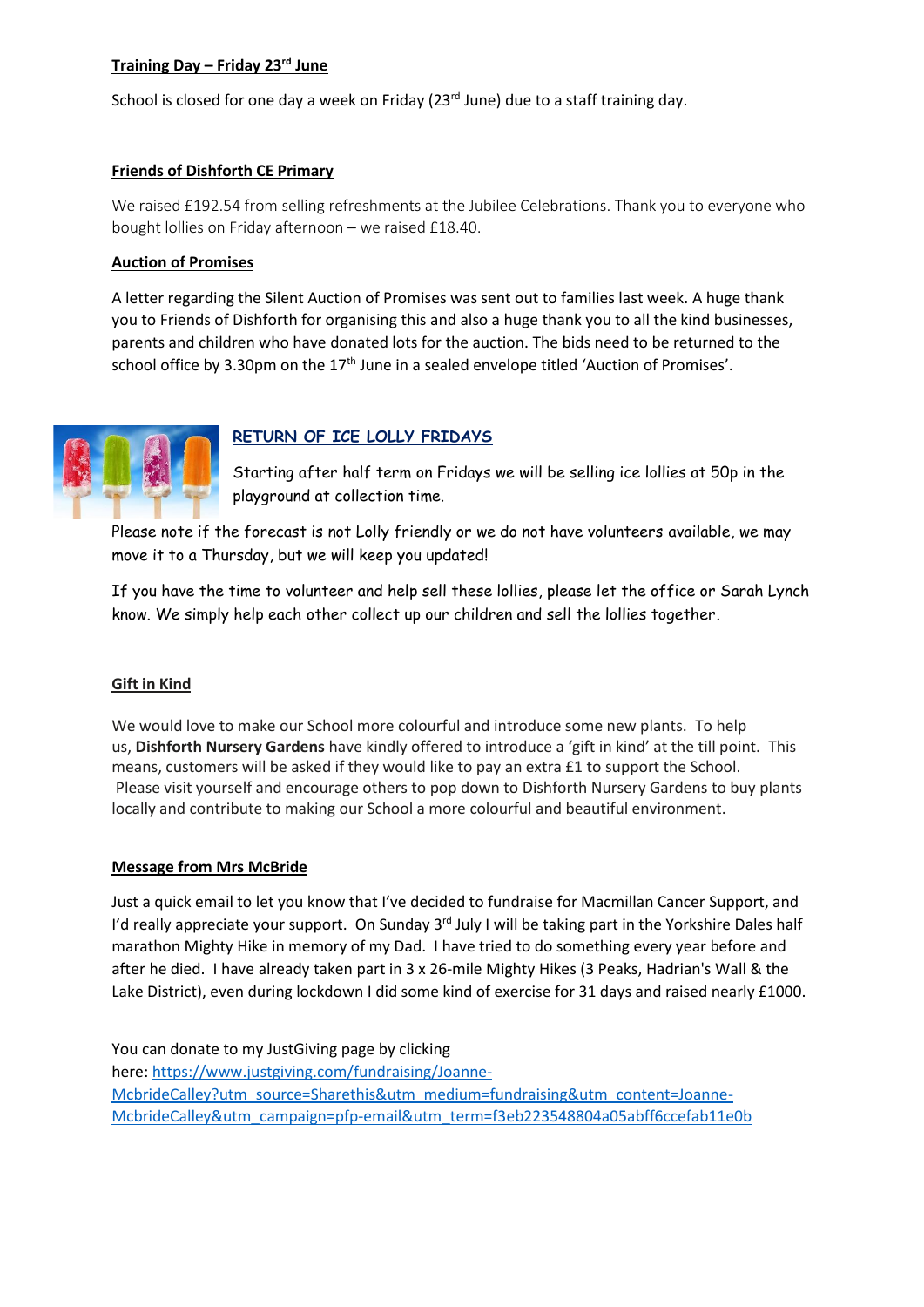#### **AWARDS**

#### **Celebration Assembly**

On Friday, we had our Celebration Assembly. This week the following children were given our weekly awards;



#### **Ribbons**

**EYFS** – This week the ribbon goes to someone who has made super progress in his writing. He has tried hard with letter formation and remembering finger spaces – Well done, Harley!

**Class 1 -** Mrs Edwards has found it incredibly difficult to choose just one special person as everyone is Class 1 has worked so hard and been so respectful this week! One person has stood out for her super listening

skills, careful counting in 5s on her tally chart and her amazing story about the shiny unicorn who came to tea! Well done to Elodie Rose!

**Class 2 –** The ribbon for this week goes to someone who has shown a mature attitude to their learning and has a wonderful desire to find out facts, Class 2's ribbon goes to Tyrell!

**Class 3** – The ribbon this week goes to the chosen representative of all those who have behaved well, supported others and challenged themselves. Well done, Jack R!

#### **Values in Action**

This week our Values Award goes to someone for demonstrating our school values of compassion.

This person has been nominated because he demonstrated friendly behaviour at lunchtime

The award goes to Jack who was nominated by William.

Well done, Jack!

Kind regards,

J M Lyon - Head Teacher